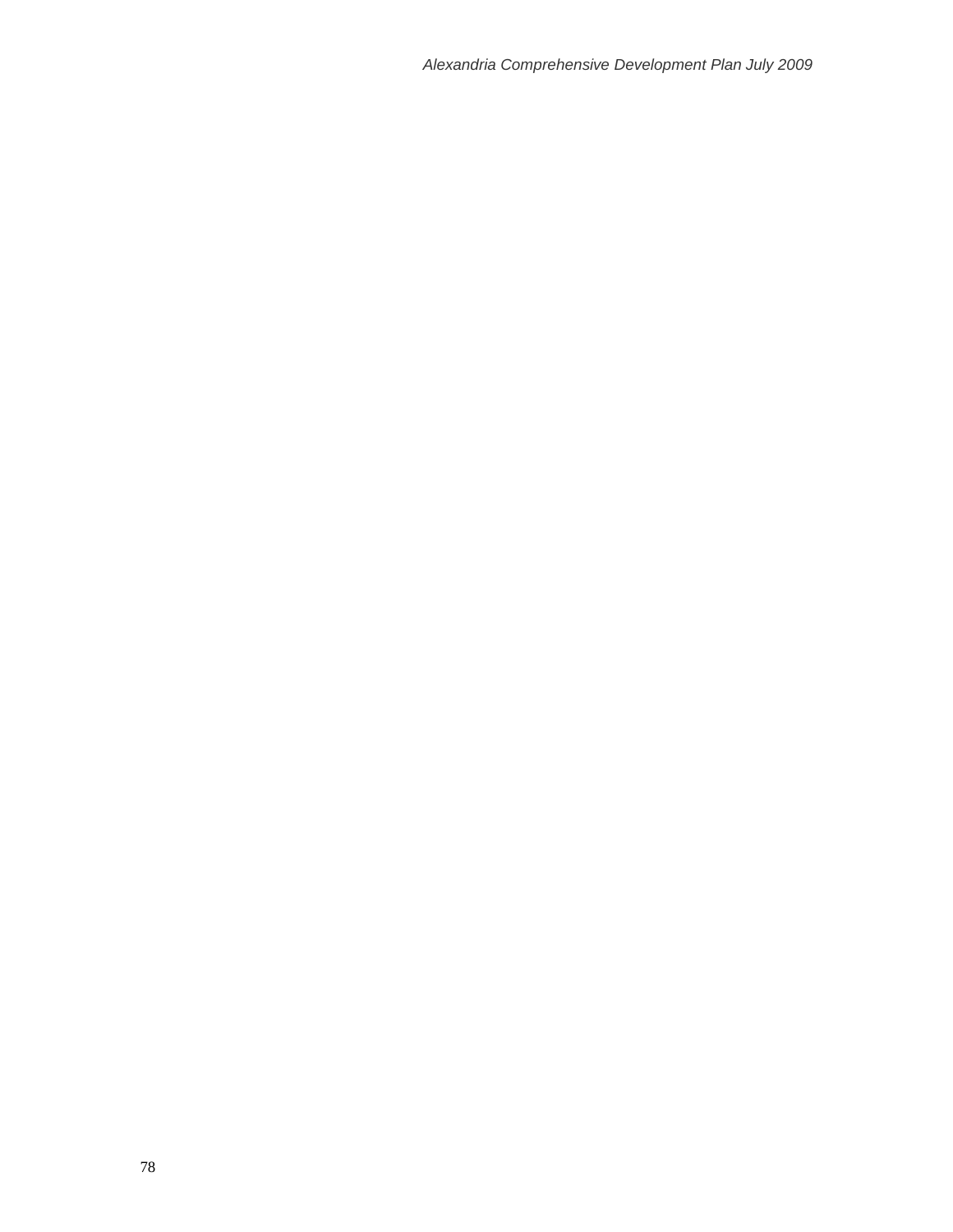## **QUALITY OF LIFE**

| ×<br>٠ | ×<br>۰. | . . |
|--------|---------|-----|
|        |         |     |

*Vision for Alexandria must be based on common purpose and common concern for all residents. It must build on strengths in community foundations of rich heritage and civic pride. A vibrant community for all citizens will work towards much higher levels of productivity, educational attainment, and quality of life encouraging greater civic participation and rewards.*

|                                                                                                                                                             |                                                                                 | Responsible                             |            |
|-------------------------------------------------------------------------------------------------------------------------------------------------------------|---------------------------------------------------------------------------------|-----------------------------------------|------------|
| Objective:                                                                                                                                                  | <b>Action:</b>                                                                  | Entity:                                 | Timeframe: |
| Review current City ordinances and update if<br>necessary and determine the need for new<br>ordinances.                                                     | <b>Have City Attorney review</b><br>current ordinances.                         | <b>City Council</b>                     | Ongoing    |
| Continue efforts to develop an excellent quality of<br>life by beautification efforts and other measures to<br>provide for a healthy and vibrant community. | Increase community<br>involvement in civic<br>organizations.                    | Alexandria<br><b>Community Vision</b>   | Ongoing    |
| Develop Emergency Management Plan.                                                                                                                          | <b>Contact Indiana</b><br><b>Department of Homeland</b><br>Security.            | Alexandria<br><b>Community Vision</b>   | 2009       |
| Retain current residents and promote the attraction<br>of new residents to the community.                                                                   | Develop marketing plan<br>for City.                                             | <b>Economic</b><br><b>Development</b>   | 2009       |
| Encourage the retention and development of<br>educational facilities for its youth and adult<br>populations.                                                | In progress.                                                                    | Alexandria<br><b>Community Vision</b>   | Ongoing    |
| Establish neighborhood cleanup days.                                                                                                                        | In progress.                                                                    | Alexandria<br><b>Chamber</b>            | Ongoing    |
| Enhance communication/cooperation between major<br>community groups, government, businesses, school<br>corporation.                                         | In progress.                                                                    | Alexandria<br><b>Community Vision</b>   | Ongoing    |
| Bring families out of poverty.                                                                                                                              | In progress.                                                                    | Alexandria<br><b>Community Vision</b>   | Ongoing    |
| Develop distance learning center.                                                                                                                           | In progress.                                                                    | Economic<br><b>Development</b>          | 2011       |
| Develop programs for youth.                                                                                                                                 | Follow current objectives<br>from HTC                                           | Alexandria<br><b>Community Vision</b>   | 2009       |
| Enhance leadership in community.                                                                                                                            | <b>Follow current objectives</b><br>from HTC                                    | Alexandria<br><b>Community Vision</b>   | 2009       |
| Develop local philanthropic/endowment<br>organization.                                                                                                      | <b>Follow current objectives</b><br>from HTC                                    | Alexandria<br><b>Community Vision</b>   | 2009       |
| Develop programs for seniors.                                                                                                                               | Do inventory of existing<br>senior organizations and<br>programs.               | <b>Economic</b><br><b>Development</b>   | 2009       |
| Enhance community image.                                                                                                                                    | Develop marketing plan<br>for City.                                             | <b>Economic</b><br><b>Development</b>   | 2009       |
| Define and develop neighborhood areas.                                                                                                                      | In progress.                                                                    | <b>Economic</b><br><b>Development</b>   | 2009       |
| Develop crime watch programs in neighborhoods.                                                                                                              | <b>Contact Police</b><br><b>Department for</b><br>implementation of<br>program. | Economic<br>Development/Police<br>Dept. | 2009       |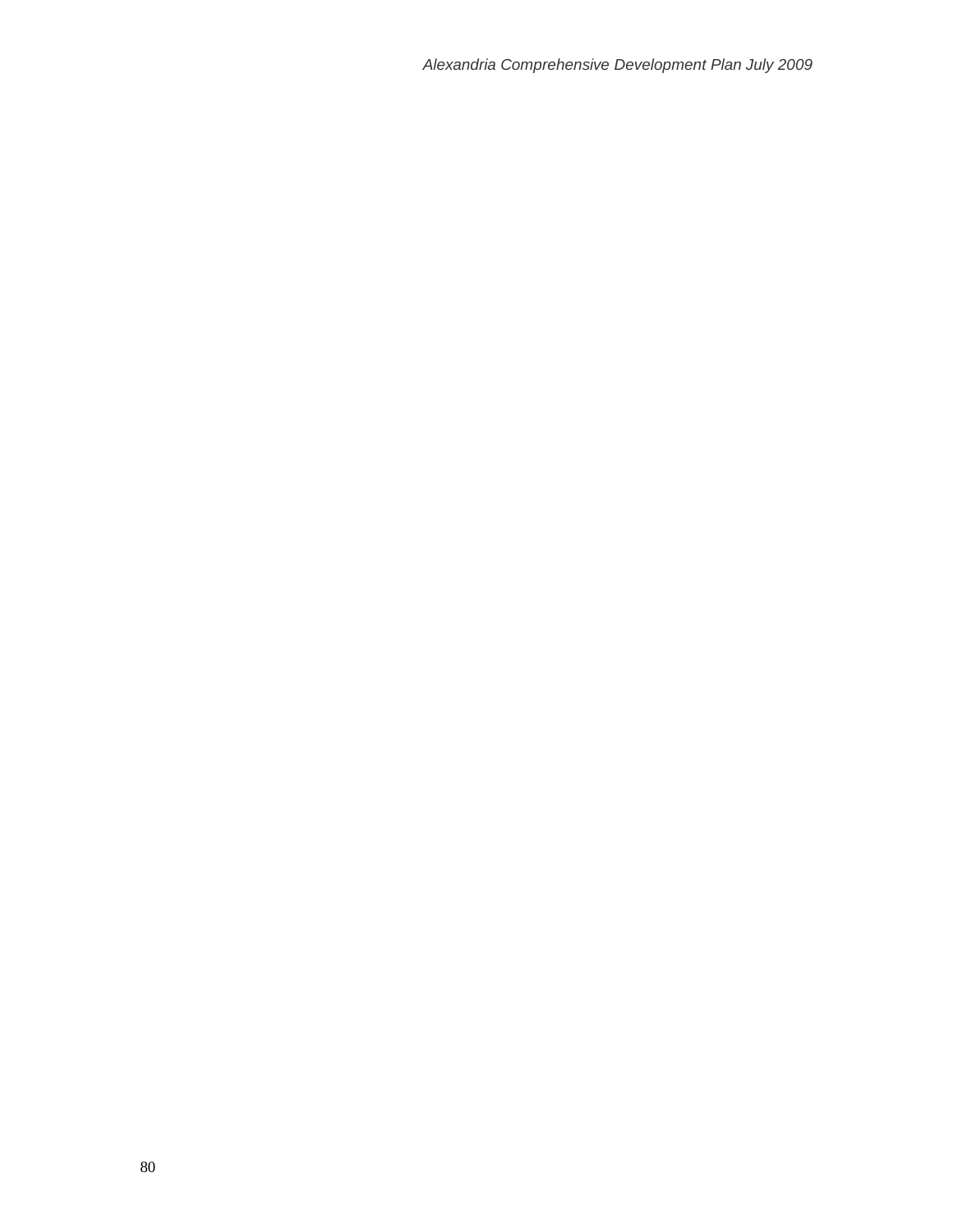# **COMMUNITY FACILITIES**

*To improve and maintain the infrastructure of Alexandria in a way that enhances community pride, provides a tool for managing growth, and ensures the well being of the community.*

|                                                                                  |                                                                                                                 | Responsible                            |            |
|----------------------------------------------------------------------------------|-----------------------------------------------------------------------------------------------------------------|----------------------------------------|------------|
| Objective:                                                                       | Action:                                                                                                         | Entity:                                | Timeframe: |
| Identify the need for future community utility<br>upgrades.                      | Develop priority list for<br>community facility needs and<br>investigate funding sources for<br>implementation. | City<br><b>Council/BPW</b>             | Ongoing    |
| Investigate improvements to the storm water<br>system and flood control efforts. | <b>Update Stormwater Study and</b><br>research funding opportunities<br>for future projects.                    | <b>Board of Public</b><br><b>Works</b> | Ongoing    |
| Develop water tower on southside of City.                                        | Find funding sources for water<br>tower construction.                                                           | City<br><b>Council/BPW</b>             | 2009       |
| <b>Make City Hall ADA compliant.</b>                                             | Develop funding sources for<br><b>ADA</b> modifications.                                                        | <b>City Council</b>                    | 2010       |
| Continue to update and expand Parks and Park<br>Programs.                        | <b>Follow the 5 Year Master Park</b><br>Plan                                                                    | <b>Alexandria Park</b><br><b>Board</b> | 2010       |
| Develop a Police/Fire substation south of<br>railroad tracks.                    | Develop analysis and plan for<br>substation.                                                                    | City<br><b>Council/BPW</b>             | 2010       |
| <b>Expand and upgrade Police Department.</b>                                     | Moving to new facility.                                                                                         | City<br>Council/BPW                    | 2009       |
| <b>Expand and upgrade Fire Department.</b>                                       | Investigate expansion into<br>current Police Department<br>facility.                                            | City<br>Council/BPW                    | 2010       |
| Development of a<br>Youth/Recreational;Fitness;Senior;Conference<br>Center.      | Facility planning.                                                                                              | Economic<br><b>Development</b>         | 2011       |
| Implement curbside recycling program.                                            | Contract signed for 2011 start.                                                                                 | City<br><b>Council/BPW</b>             | 2011       |
| Develop venue for theater/music/arts programs.                                   | In progress.                                                                                                    | Economic<br><b>Development</b>         | 2009       |
| Develop system of trails/paths for<br>walking/bicycling.                         | <b>Follow the 5 Year Master Park</b><br>Plan                                                                    | <b>Alexandria Park</b><br><b>Board</b> | Ongoing    |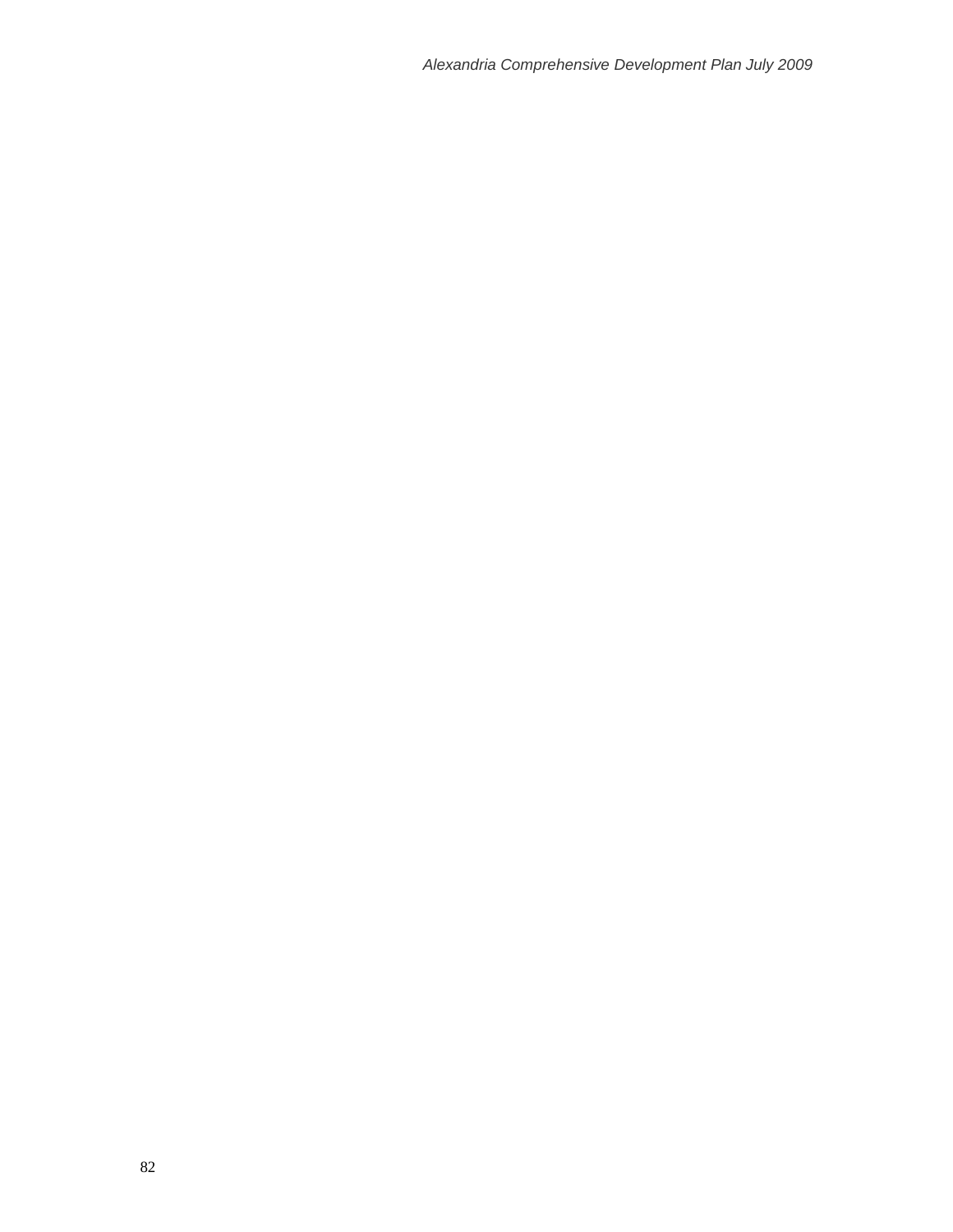# **ECONOMIC DEVELOPMENT**

#### *Goal:*

*The enduring competitive advantages in a global economy lie increasingly in local things… knowledge, relationships, and a motivation that distant rivals cannot match. Planning encourages growth while retaining a balance between residential neighborhoods and business/industrial centers and at the same time retains the integrity and heritage that makes Alexandria unique.*

|                                               |                                      | Responsible               |            |
|-----------------------------------------------|--------------------------------------|---------------------------|------------|
| Objective:                                    | <b>Action:</b>                       | Entity:                   | Timeframe: |
|                                               | <b>Economic Development Director</b> | Alexandria                |            |
| <b>Work with the Madison County</b>           | maintain contact with the            | Economic                  |            |
| <b>Economic Development to foster quality</b> | <b>Madison County Economic</b>       | <b>Development</b>        |            |
| business and industry to locate in Alex.      | <b>Development Corporation.</b>      | <b>Director</b>           | Ongoing    |
| Encourage patronage of local                  |                                      | <b>Alexandria Chamber</b> |            |
| businesses.                                   | Develop marketing program.           | of Commerce               | 2009       |
| Develop SR 28 corridor for new                | Develop long range Economic          | Economic                  |            |
| commercial businesses.                        | <b>Development Plan.</b>             | <b>Development</b>        | 2010       |
|                                               | Develop long range Economic          | Economic                  |            |
| Continue infill of businesses along SR 9.     | Development Plan.                    | <b>Development</b>        | 2010       |
|                                               |                                      |                           |            |
| Develop new industrial area northeast of      | Develop long range Economic          | Economic                  |            |
| City on SR 28.                                | <b>Development Plan.</b>             | <b>Development</b>        | 2010       |
|                                               |                                      | Alexandria                |            |
|                                               |                                      | <b>Community Vision</b>   | 2010       |
| Develop fiber optics for City.                | In progress.                         |                           |            |
|                                               |                                      | Alexandria                |            |
| Develop a farmers market.                     | In progress.                         | <b>Community Vision</b>   | 2010       |
| Investigate opportunities for tourism         |                                      | Alexandria                |            |
| related businesses.                           | In progress.                         | <b>Community Vision</b>   | 2009       |
|                                               |                                      |                           |            |
|                                               |                                      | Alexandria                |            |
| Develop a business incubator.                 | In progress.                         | <b>Community Vision</b>   | 2010       |
|                                               | Follow current objectives from       | Economic                  |            |
| Encourage entrepreneurship.                   | <b>HTC</b>                           | <b>Development</b>        | Ongoing    |
| <b>Revitalization of the historic Alex</b>    |                                      |                           |            |
| downtown.                                     | Develop downtown master plan.        | <b>City Council</b>       | 2009       |
| Use new Washington St. project for            |                                      |                           |            |
| additional business corridor and              | Develop the Washington St.           |                           |            |
| gateway to downtown.                          | project.                             | <b>City Council</b>       | 2010       |
|                                               | Develop a Brownfield                 | <b>Redevelopment</b>      |            |
| Identify Brownfield areas within the City.    | <b>Assessment Plan.</b>              | <b>Commission</b>         | 2010       |
|                                               |                                      |                           |            |
|                                               |                                      | Redevelopment             |            |
|                                               | Continue communication with          | Comm./Building            |            |
| Reuse of the Aladdin property.                | property owners.                     | Commissioner              | 2011       |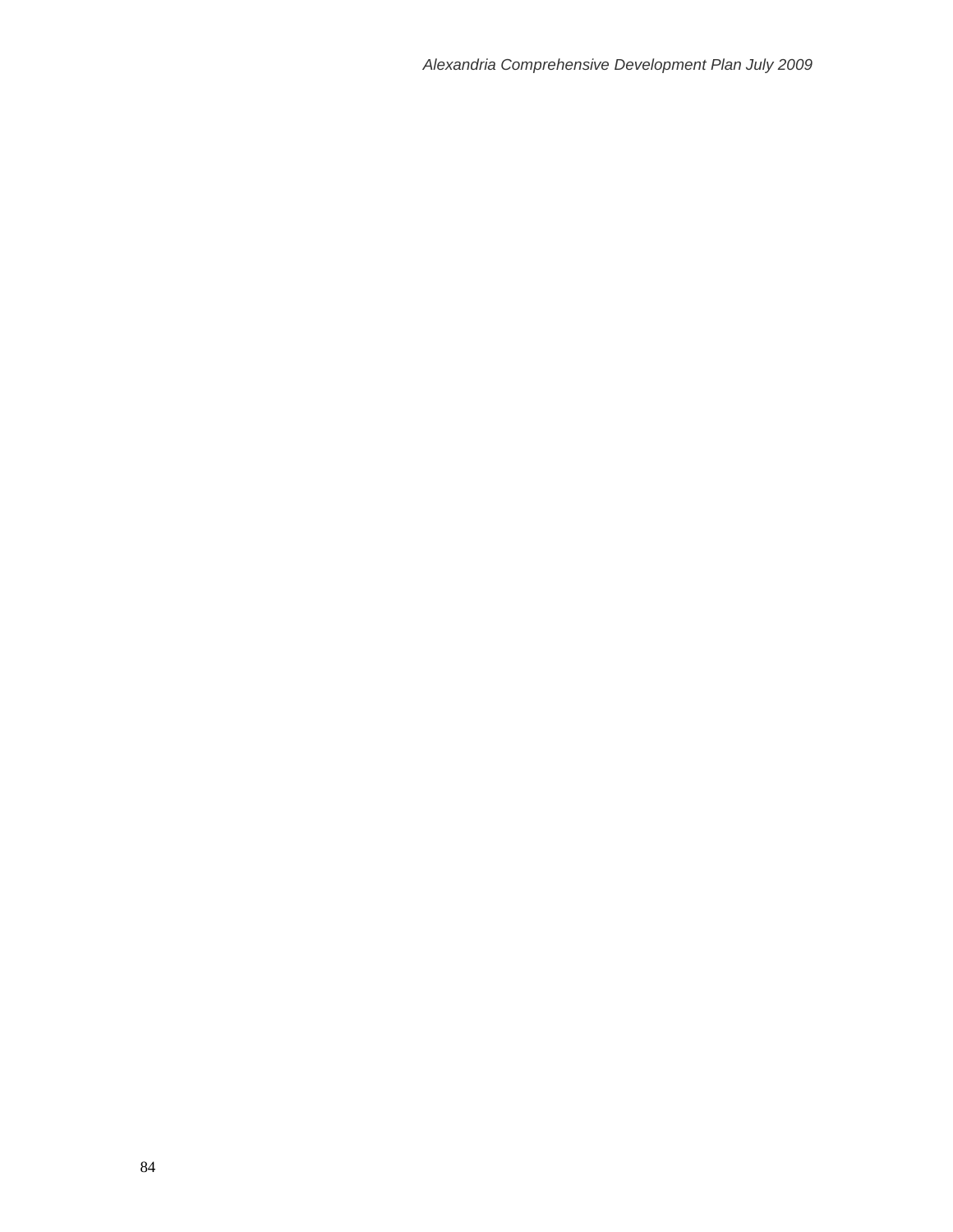# **LAND USE**

#### *Goal:*

*To manage the growth and development of Alexandria in a way that contributes positively to the community. To encourage the orderly, responsible development of land in order to promote the community goals, and to determine and direct land use patterns in the most positive way for the community as a whole, in a manner consistent with its long term interests.*

|                                                                                                                                                               |                                                                                                     | <b>Responsible</b>                        |            |
|---------------------------------------------------------------------------------------------------------------------------------------------------------------|-----------------------------------------------------------------------------------------------------|-------------------------------------------|------------|
| Obiective:                                                                                                                                                    | Action:                                                                                             | Entity:                                   | Timeframe: |
| Ensure adequate and suitable land and the<br>development of residences, businesses,<br>industry, parks, and open spaces.                                      | <b>Follow the Alex</b><br><b>Comprehensive Development</b><br>Plan.                                 | <b>Plan Commission</b>                    | Ongoing    |
| Designate specific land use districts in the<br>community for residential, commercial,<br>industrial, agricultural, institutional, and<br>recreational uses.  | Review and update the<br>current zoning ordinance.                                                  | <b>Plan Commission</b>                    | Ongoing    |
| Educate and inform the community on the land<br>use laws and policies, as well as, the reason for<br>them.                                                    | Use website to inform public<br>of Land Use issues.                                                 | <b>Plan Commission</b>                    | Ongoing    |
| Review<br>and<br>update the current Zoning<br>Ordinance and Subdivision Control Ordinance,<br>administrative<br>including<br>regulatory<br>and<br>procedures. | <b>Adopt Comprehensive Plan:</b><br>Hire consultant to review and<br>update ordinances.             | Plan<br><b>Commission/City</b><br>Council | 2009       |
| Limit the amount of growth in the community<br>preventing sprawl and unmanaged growth<br>patterns.                                                            | <b>Follow the Alex</b><br><b>Comprehensive Development</b><br>Plan and current zoning<br>ordinance. | <b>Plan Commission</b>                    | Ongoing    |
| Continue communication with the Madison<br><b>County Planning Department on all land use</b><br>issues outside the city's planning jurisdiction.              | Have a representative attend<br><b>Madison County Plan</b><br><b>Commission meetings.</b>           | <b>Plan Commission</b>                    | Ongoing    |
| Investigate the possibility of annexing adjacent<br>areas into its corporate limits.                                                                          | Develop study of annexation<br>possibilities.                                                       | Economic<br>Development/Mayor             | 2009       |
| Encourage<br>the<br>rehabilitation<br>existing<br>οf<br>housing stock.                                                                                        | <b>Develop Housing Needs</b><br><b>Assessment</b>                                                   | Redevelopment<br><b>Commission</b>        | 2010       |
| affordable<br>homeownership and<br>Encourage<br>housing.                                                                                                      | <b>Develop Housing Needs</b><br><b>Assessment</b>                                                   | Redevelopment<br><b>Commission</b>        | 2010       |
| Develop program for demolition of unsafe<br>buildings.                                                                                                        | <b>Review ordiances and</b><br>enforcement policies.                                                | Plan<br><b>Commission/City</b><br>Council | Ongoing    |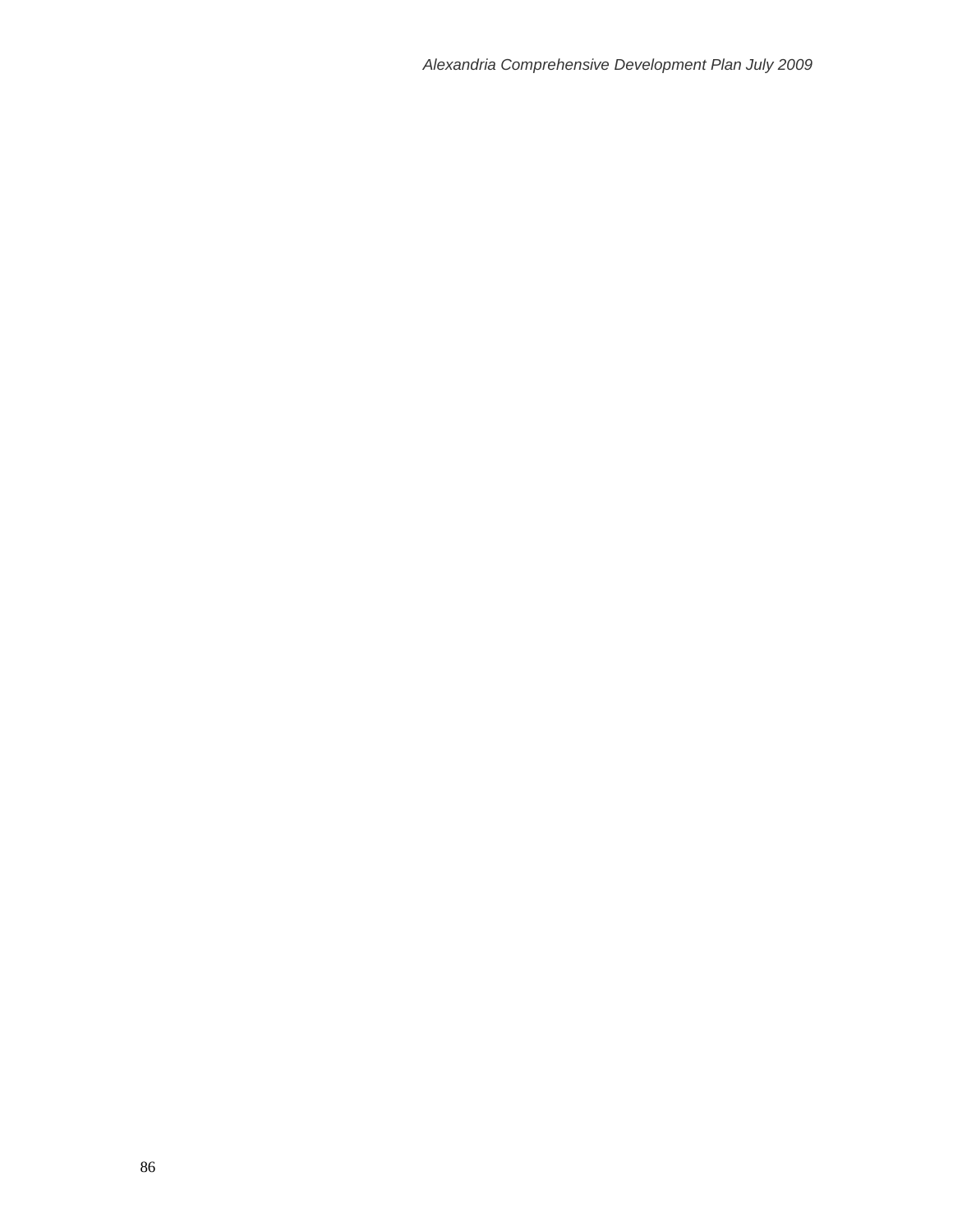# **TRANSPORTATION**

#### *Goal:*

*The City of Alexandria will strive to continue to make the community connected by all means of transportation modes. It will honor its past connection to transportation heritage while continuing to develop better road, rail, and pedestrian modes of transportation which will enhance the growth and development of Alexandria.* 

|                                                                                                                                                                        |                                                                                                                                                       | <b>Responsible</b>                  |            |
|------------------------------------------------------------------------------------------------------------------------------------------------------------------------|-------------------------------------------------------------------------------------------------------------------------------------------------------|-------------------------------------|------------|
| Objective:                                                                                                                                                             | Action:                                                                                                                                               | Entity:                             | Timeframe: |
| Keep informed of developments in regional<br>transportation planning through<br>communication with the Madison County<br><b>Planning Department and the Madison</b>    | Select representative to develop<br>relationship with Madison County                                                                                  | Economic                            |            |
| <b>County Council of Governments.</b>                                                                                                                                  | <b>Planning Department and MCCOG.</b>                                                                                                                 | Development/Mayor                   | Ongoing    |
| Work with the Indiana Department of<br><b>Transportation and the Madison County</b><br>Highway Department to improve major<br>roads in and surrounding Alexandria.     | Select representative to develop<br>relationship with Indiana<br><b>Department of Transportation and</b><br>the Madison County Highway<br>Department. | Economic<br><b>Development</b>      | Ongoing    |
| Place development standards in a Zoning<br><b>Ordinance and Subdivision Control</b><br>Ordinance so that sidewalks and/or trails<br>are added to any new developments. | <b>Review and amend into Zoning</b><br>and Subdivision Control<br>ordinances.                                                                         | <b>Plan Commission</b>              | 2009       |
| Continue improvements to and maintenance<br>of the existing roadway system.                                                                                            | <b>Review budget and continue</b><br>communications with INDOT and<br><b>Madison County Highway</b><br>Department.                                    | Economic<br><b>Development</b>      | Ongoing    |
| Continue development and maintenance of<br>the sidewalk system.                                                                                                        | <b>Encourage Sidewalk Replacement</b><br><b>Plan and enforce Sidewalk</b><br>Ordinance.                                                               | <b>City Council/Street</b><br>Dept. | Ongoing    |
| Improve trails for walking and bicycling.                                                                                                                              | Follow 5 Year Master Park Plan.                                                                                                                       | <b>Park Board/City</b><br>Council   | Ongoing    |
| Construct pedestrian crossings on SR 9.                                                                                                                                | <b>Contact INDOT for information.</b>                                                                                                                 | <b>City Council/Street</b><br>Dept. | 2009       |
| Provide public transportation for the<br>community.                                                                                                                    | Educate the community about the<br>New Interurban transit system.                                                                                     | Website                             | Ongoing    |
| Develop Washington St. project.                                                                                                                                        | In progress.                                                                                                                                          | Economic<br><b>Development</b>      | 2010       |
| Improve railroad crossing issues.                                                                                                                                      | Continue dialogue with railroads<br>industry representatives.                                                                                         | Economic<br>Development/Mayor       | Ongoing    |